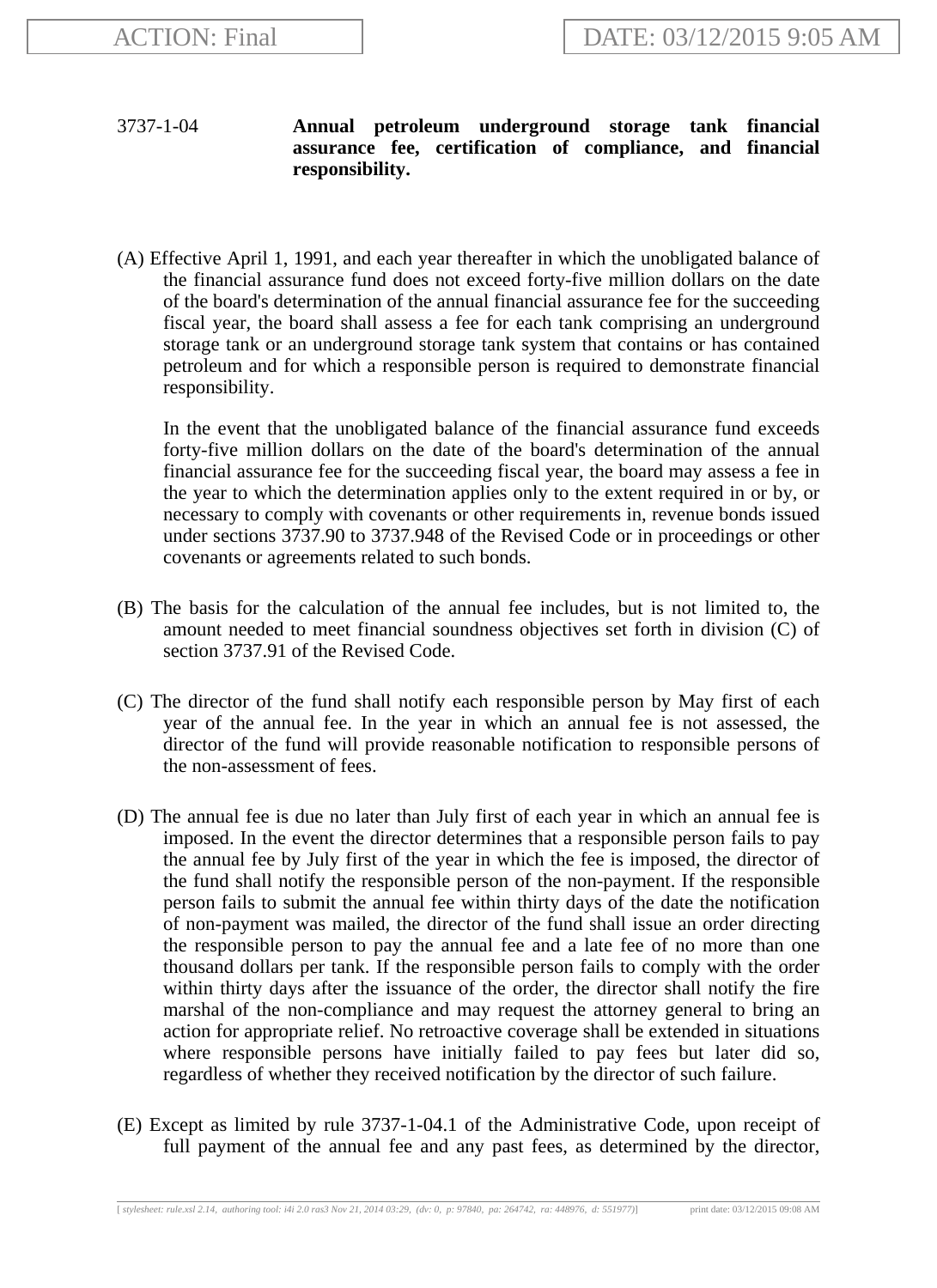upon demonstration of financial responsibility as required by rule 1301:7-9-05 of the Administrative Code, and upon certification that the responsible person is in compliance with applicable rules for petroleum underground storage tanks adopted by the fire marshal under section 3737.88 of the Revised Code, the director shall issue a certificate of coverage. Payment of the annual fee and any past fees owed, as detrmined determined by the director, certification of compliance with the fire marshal's rules, and demonstration of financial responsibility for the succeeding fiscal year on or before July first will entitle the responsible person to a certificate of coverage in effect for the fiscal year. Payment of the annual fee and any past fees owed, as determined by the director, certification of compliance with the fire marshal's rules, and demonstration of financial responsibility for the current fiscal year after July first will result in a certificate of coverage for that fiscal year effective on and after the date the board received full payment due, certification of compliance with the fire marshal's rules, and demonstration of financial responsibility.

(F)

- (1) In the event that a newly installed underground storage tank is placed in service, the responsible person shall immediately notify the director. In the event that an underground storage tank exists for which a certificate of coverage was not issued in the previous fiscal year, due to an omission, intentional or unintentional, by the responsible person, the responsible person shall immediately notify the director. Upon receipt of notice of a newly installed, or existing underground storage tank, as required by this paragraph of this rule, the director shall notify the responsible person of the assessment of any applicable fees. No certificate of coverage will be issued until the responsible person has notifies the director of any newly installed or any existing underground storage tank for which a certificate of coverage is not currently in place, pays the required annual fees for the new or existing tank, pays all outstanding fees, as determined by the director, demonstrates financial responsibility, certifies compliance with the fire marshal's rules, and, if applicable, complies with rule 3737-1-04.1 of the Administrative Code.
- (2) In the event of a transfer of an underground storage tank, the new responsible person shall notify the director within thirty days of the date of the transfer. Upon receipt of notice of a transfer of an underground storage tank as required by this paragraph of this rule, the director shall notify the new responsible person of the assessment of any applicable fees, including, but not limited to, any fees outstanding at the time of the transfer of the underground storage tank, as determined by the director, and a transfer fee of five hundred dollars per facility.
	- (a) If a certificate of coverage is in effect at the time of the transfer and the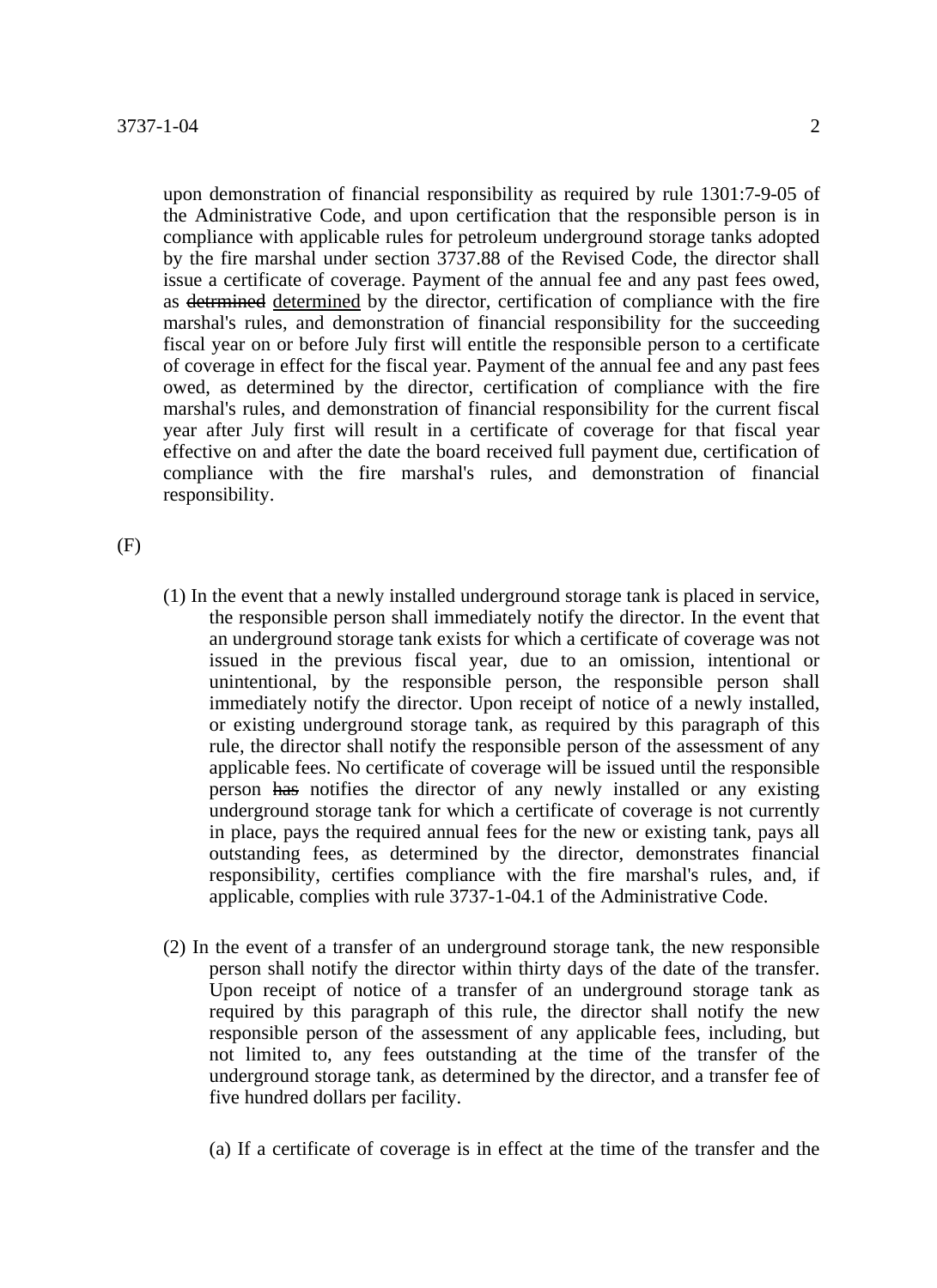new responsible person notifies the director, pays the transfer fee, demonstrates financial responsibility, and certifies compliance with the fire marshal's rules within thirty days of the date of the transfer, the certificate of coverage shall be effective as of the date of the transfer of the underground storage tank. Where outstanding fees exist at the time of the transfer, the certificate of coverage is null and void for purposes of coverage.

- (b) If a certificate of coverage is not in effect at the time of the transfer or the new responsible person fails to notify the director of the transfer within thirty days, no certificate of coverage will be issued until the new responsible person notifies the director of the transfer; pays the transfer fee; pays any annual fees outstanding for the fiscal year in which the transfer occurred and all subsequent fiscal years of ownership; demonstrates financial responsibility; certifies compliance with the fire marshal's rules; pays any fees outstanding at the time of the transfer, as determined by the director, or conducts a baseline environmental site assessment in accordance with rule 3737-1-04.2 of the Administrative Code; and, if applicable, complies with rule 3737-1-04.1 of the Administrative Code.
- (3) The responsible person shall tender the fees assessed no later than thirty days from the date of notification. If the responsible person fails to submit the annual fees within thirty days after the notification was mailed, the director of the fund shall notify the responsible person of the nonpayment. If the responsible person fails to submit the annual fee within thirty days after the notification of non-payment was mailed, the director of the fund shall issue an order directing the responsible person to pay the annual fees and a late fee of no more than one thousand dollars per tank. If the responsible person fails to comply with the order within thirty days after the issuance of the order, the director shall notify the fire marshal of the non-compliance and may request the attorney general to bring an action for appropriate relief. Where a responsible person has failed to inform the director, as is required by this rule, the director is not required to notify the responsible person of fees owed.
- (G)
- (1) The failure to do any of the following will result in the non-issuance or revocation of a certificate of coverage:
	- (a) Pay any annual fee authorized by division (B) of section 3737.91 of the Revised Code or supplemental fee authorized by division (C) of section 3737.91 of the Revised Code;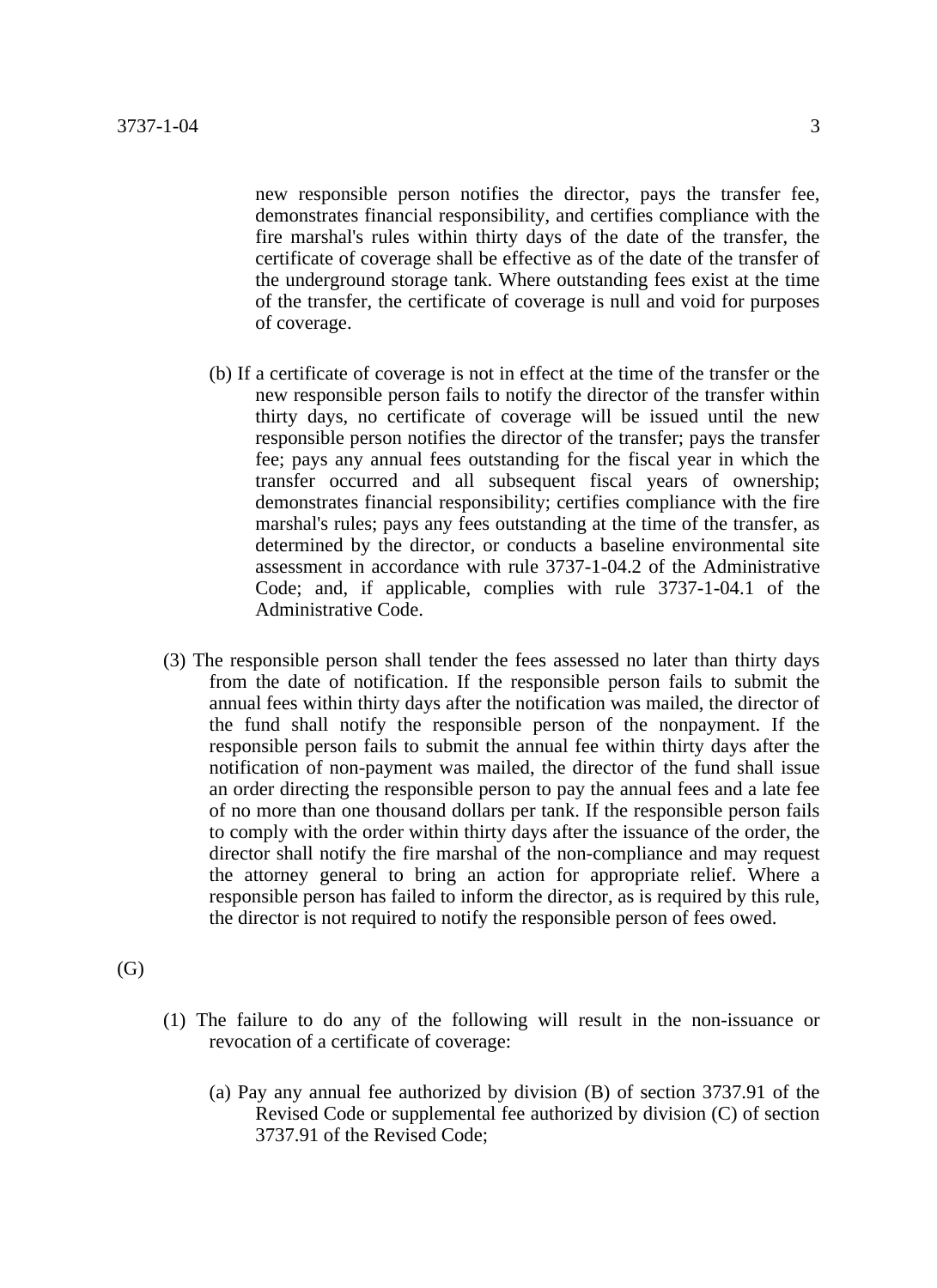- (b) Demonstrate and maintain financial responsibility as required by rule 1301:7-9-05 of the Administrative Code for the deductible or, when appropriate, the reduced deductible established under rule 3737-1-06 of the Administrative Code;
- (c) Certify and maintain compliance with applicable rules for petroleum underground storage tank systems adopted by the fire marshal under section 3737.88 of the Revised Code for each tank for which a certificate of coverage is sought;
- (d) Pay any fee assessed pursuant to this chapter; or
- (e) Pay any outstanding fees determined by the director to be due.
- (2) Where a certificate of coverage is to be denied because the criteria of this rule for issuance are not satisfied, the director shall issue a notice of pending denial to the responsible person. The responsible person shall have thirty days from the mailing of the notice to correct the deficiency. If, after thirty days from the mailing of the notice, the responsible person fails to correct the deficiency, the director shall issue a determination of denial.

Once a certificate of coverage has been issued, it may be revoked at any time upon a finding by the director that the criteria of this rule for issuance are not satisfied. Where a certificate of coverage is to be revoked, the director shall issue a notice of pending revocation to the responsible person. The responsible person shall have thirty days from the mailing of the notice to correct the deficiency.

If, after thirty days from the mailing of the notice, the responsible person fails to correct the deficiency, the director shall issue a determination of revocation. The director shall provide the fire marshal with a copy of any determination issued pursuant to this rule.

Where the requirements of this rule are not satisfied at the time of a petroleum release, the certificate is null and void for purposes of coverage and the responsible person is not eligible for reimbursement from the fund, regardless of whether the certificate has been revoked.

(H) A responsible person may file with the board written objections to any order or determination of the director issued pursuant to this rule. If the written objection is received by the board within thirty days of the date of mailing of the order or determination, the board shall appoint a referee to conduct an adjudication hearing in accordance with section 119.09 of the Revised Code.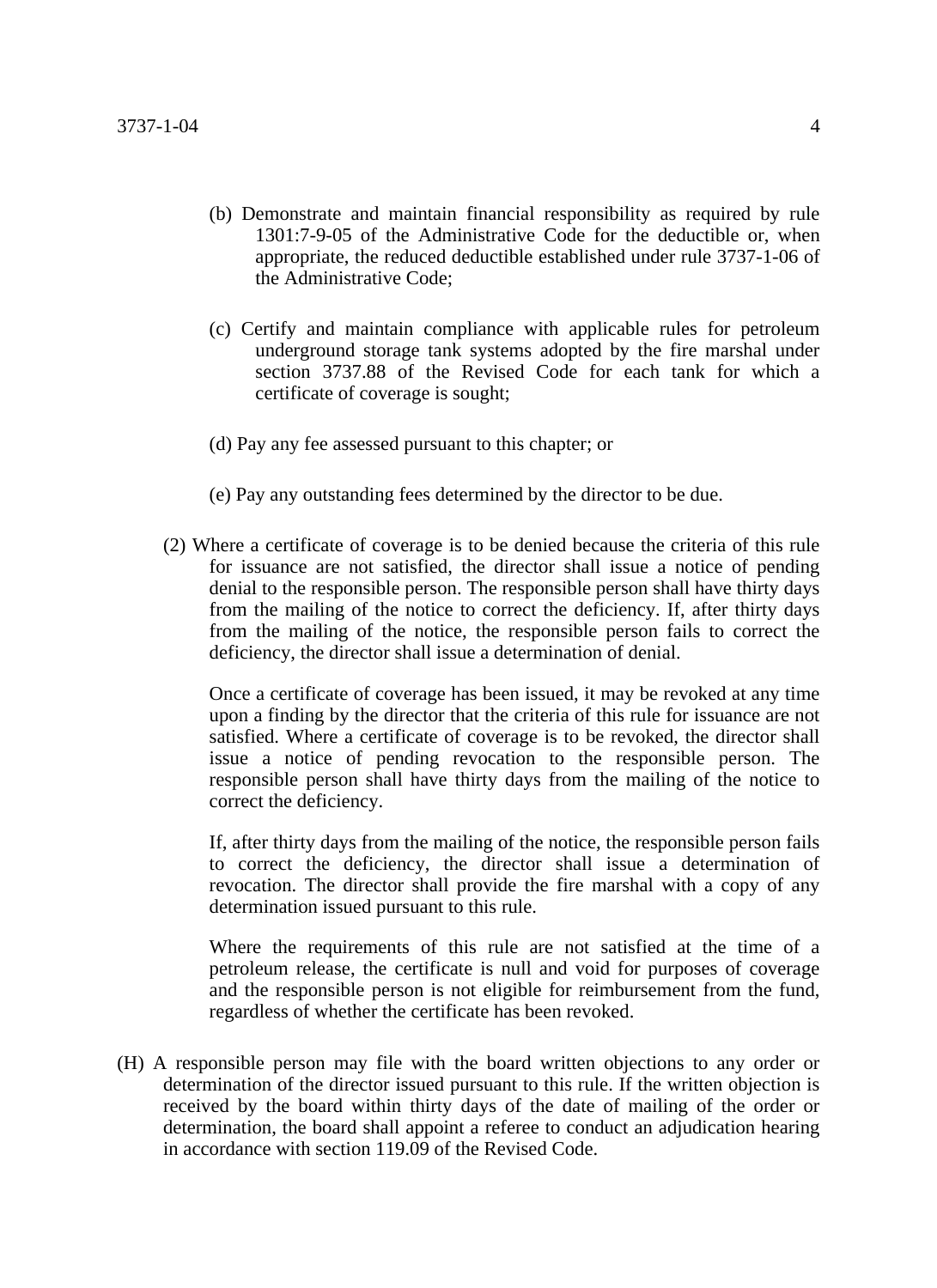- (I) The amount of the annual fee is five four hundred dollars per tank.
- (J) A responsible person shall maintain with the director a current mailing address at which determinations, notices, and orders may be sent. Any determination or order shall be mailed by certified mail to the responsible person's address on file with the board. If the certified mail is returned unclaimed, the order or determination shall be served upon the responsible person in accordance with section 119.07 of the Revised Code.